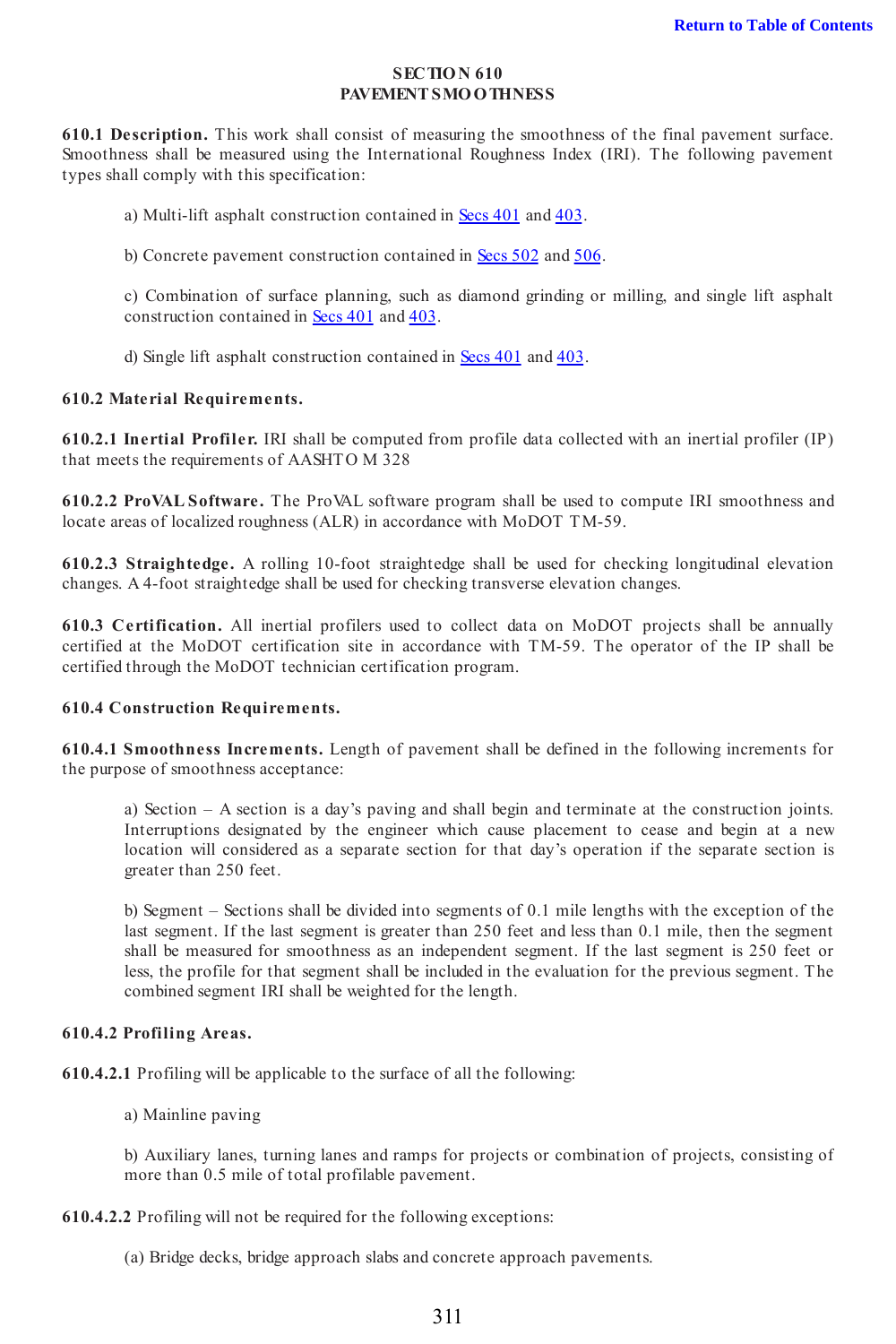(b) Pavement on horizontal curves with centerline radius of curve less than 1000 feet and pavement within the superelevation transition of such curves.

(c) Pavement on vertical curves having a "K" value less than 90 and a length less than 500 feet.

(d) Pavement width transitions.

(e) Fifty feet in direction of travel on each side of utility appurtenances such as manholes and valve boxes.

(f) Fifty feet in direction of travel on each side of intersecting routes with special grade transition.

(g) Shoulders.

(h) Interruptions designated by the engineer which provide independently placed sections shorter than 50 feet.

(i) The last 15 feet of any section where the prime contractor is not responsible for the adjoining surface.

(j) Any lane which abuts an existing lane not constructed under the same contract.

610.4.2.3 In addition to the exceptions in Sec 610.4.2.2, profiling may be waived by the engineer if staging of the overall project; such as multiple entrance lane gaps, lane staging, etc.; affects the normal paving operation, or if multiple profile exceptions continuously exist on a large portion of the same roadway. Upon waiver, exempted areas shall be checked with a 10-foot straightedge.

610.4.3 Longitudinal Straightedging. Any pavement surface not measured with an inertial profiler shall be measured with a 10-foot straightedge. The straightedge path in the longitudinal direction for driving lanes will be located three feet from the outside edge and for shoulders will be located in the center. Additional paths with suspect roughness may be selected at the engineer's discretion. Shoulders that are paved integrally with an adjacent driving lane will not require straightedging. The engineer also has discretion to use a straightedge for spot checking pavement that had been measured with an inertial profiler. Any variations in the longitudinal direction exceeding 1/4 inch in 10 feet on shoulders and 1/8 inch in 10 feet on all other pavements shall be marked for correction in a manner approved by the engineer.

610.4.4 Transverse Straightedging. The engineer shall randomly check driving lanes, regardless of the smoothness measurement method used, for variations in the transverse direction with a 4-foot straightedge. Any variations in the transverse direction more than 1/4 inch shall be marked for correction in a manner approved by the engineer.

610.4.5 Full Depth Pavement and Multi-lift O verlays. These construction procedures apply to pavement treatments described in Sec 610.1 (a) and (b).

610.4.5.1 Q uality Control Testing. The contractor shall perform quality control (QC) testing on all eligible profiling areas and provide electronic files for smoothness data in .PFF file format to the engineer in accordance with the testing and reporting procedures in MoDOT TM-59. Reported IRI for each segment is the average of both wheel paths. Furnishing inaccurate test results may result in decertification of the inertial profiler operator. Average segment IRIs shall meet the threshold require,ent in Table 1.

610.4.5.2 Q uality Assurance Testing. The engineer will perform quality assurance (QA) testing with a MoDOT inertial profiler to verify the QC test results. The engineer shall select a continuous portion of roadway; not adjacent to the beginning or ending of the project limits and free to the degree possible of exempted areas, such as bridges; that constitute at least 10 percent of the project lane-miles, which will be designated as the QA test length. The beginning and ending of the QA test length shall be clearly marked with paint. Both the contractor and engineer shall measure the IRI in both wheel paths for the entire QA test length with their respective inertial profilers. The start and stop of the inertial profiler runs shall be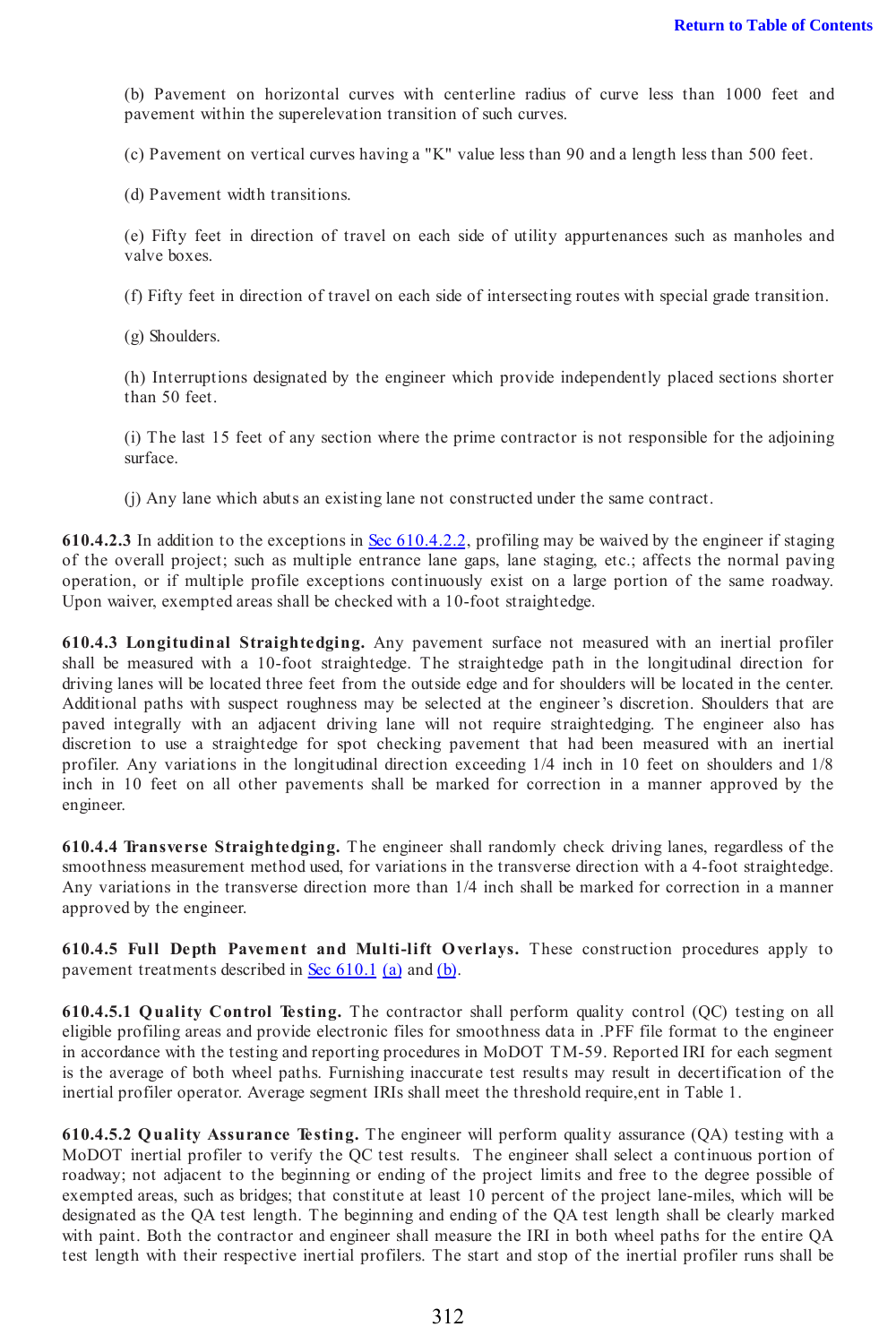triggered automatically. The contractor inertial profiler run on the QA test length may constitute the regular QC test result or may be run independently from previous QC test results. The contractor shall provide the electronic file for the QA test length run in .PFF format to the engineer within 24 hours of testing. The IRI value for each segment within the QA test length shall be computed as the average of both wheel paths. The absolute value of the difference between the contractor and engineer IRIs shall be computed for each segment within the QA test length. The average of the absolute values of the IRI difference shall be 8 inches/mile or less. The absolute value of the IRI difference for any single segment shall be 12 inches/mile or less.

<span id="page-2-0"></span>610.4.5.3 Areas of Localized Roughness. An area of localized roughness (ALR) is any length of pavement with a continuous 25-foot average IRI measured in the right wheel path that exceeds the maximum threshold set in Table 1. ALRs shall be corrected.

610.4.5.4 Method of Correction. Corrective action to eliminate ALRs and improve the average IRI shall be accomplished by a method approved by the engineer. Diamond grinding may be used for bumps, but the use of an impact device, such as a bush hammer, will not be permitted. Total grinding depth shall be limited to ¼ inch. Satisfactory longitudinal grinding is acceptable as the final surface of the corrected pavements. All corrective work shall be completed prior to determination of pavement thickness. The contractor shall reprofile the corrected lengths to verify smoothness compliance and submit an electronic data file in .PFF format to the engineer within 48 hours after testing.

| Table 1                                                      |                                              |          |                                                                                     |          |  |
|--------------------------------------------------------------|----------------------------------------------|----------|-------------------------------------------------------------------------------------|----------|--|
| <b>Treatment</b><br>Type                                     | Posted speed $> 45$ mph                      |          | Posted speed $\leq 45$ mph                                                          |          |  |
|                                                              | (in/min)                                     | (in/min) | Maximum Segment IRI Maximum ALR IRI Maximum Segment IRI Maximum ALR IRI<br>(in/min) | (in/min) |  |
| Full Depth Pavement<br>or Multi-Lift Overlay<br>$>$ 3-inches | 80.0                                         | 125.0    | 80.0                                                                                | 175.0    |  |
| Multi-Lift Overlays<br>$\leq$ 3-inches                       | Posted speed $> 45$ mph<br>and $AADT > 3500$ |          | Posted speed $\leq$ 45 mph<br>or $\triangle$ ADT < 3500                             |          |  |
|                                                              | (in/min)                                     | (in/mi)  | Maximum Segment IRI Maximum ALR IRI Maximum Segment IRI Maximum ALR IRI<br>(in/min) | (in/min) |  |
|                                                              | 80.0                                         | 125.0    | 125.0                                                                               | 175.0    |  |

610.4.5.5 Method of Correction. Corrective action to eliminate ALRs and improve the average IRI shall be accomplished by a method approved by the engineer. Diamond grinding may be used for bumps, but the use of an impact device, such as a bush hammer, will not be permitted. Total grinding depth shall be limited to ¼ inch. The final surface texture of corrected pavement shall be comparable to adjacent sections that do not require correcting. Satisfactory longitudinal grinding is acceptable as the final surface of the corrected pavements. All corrective work shall be completed prior to determination of pavement thickness.

610.4.6 Multi-treatment O verlays. These construction procedures apply to pavement treatments described in Sec 610.1 (c).

610.4.6.1 Quality Control Testing. The requirements are the same as Sec 610.4.5.1, except that segment average IRIs shall meet the threshold requirements for multi-lift overlays less than or equal to 3 inches in Table 1.

610.4.6.2 Q uality Assurance Testing. The requirements are the same as Sec 610.4.5.2.

610.4.6.3 Areas of Localized Roughness. All ALRs, defined in [Sec 610.4.5.3](#page-2-0) exceeding 175.0 inches/mile shall be corrected.

610.4.6.4 Method of Correction. Corrective action to eliminate ALRs and improve the average IRI shall be accomplished with a method approved by the engineer. Diamond grinding bumps shall only be permitted for a  $1\frac{1}{2}$  inch or greater single lift overlay. Grinding depth shall be limited to  $\frac{1}{4}$  inch. The contractor shall reprofile the corrected lengths to verify smoothness compliance and submit an electronic data file in .PFF format to the engineer within 48 hours after testing.

610.4.7 Single Lift O verlays. These construction procedures apply to pavement treatments described in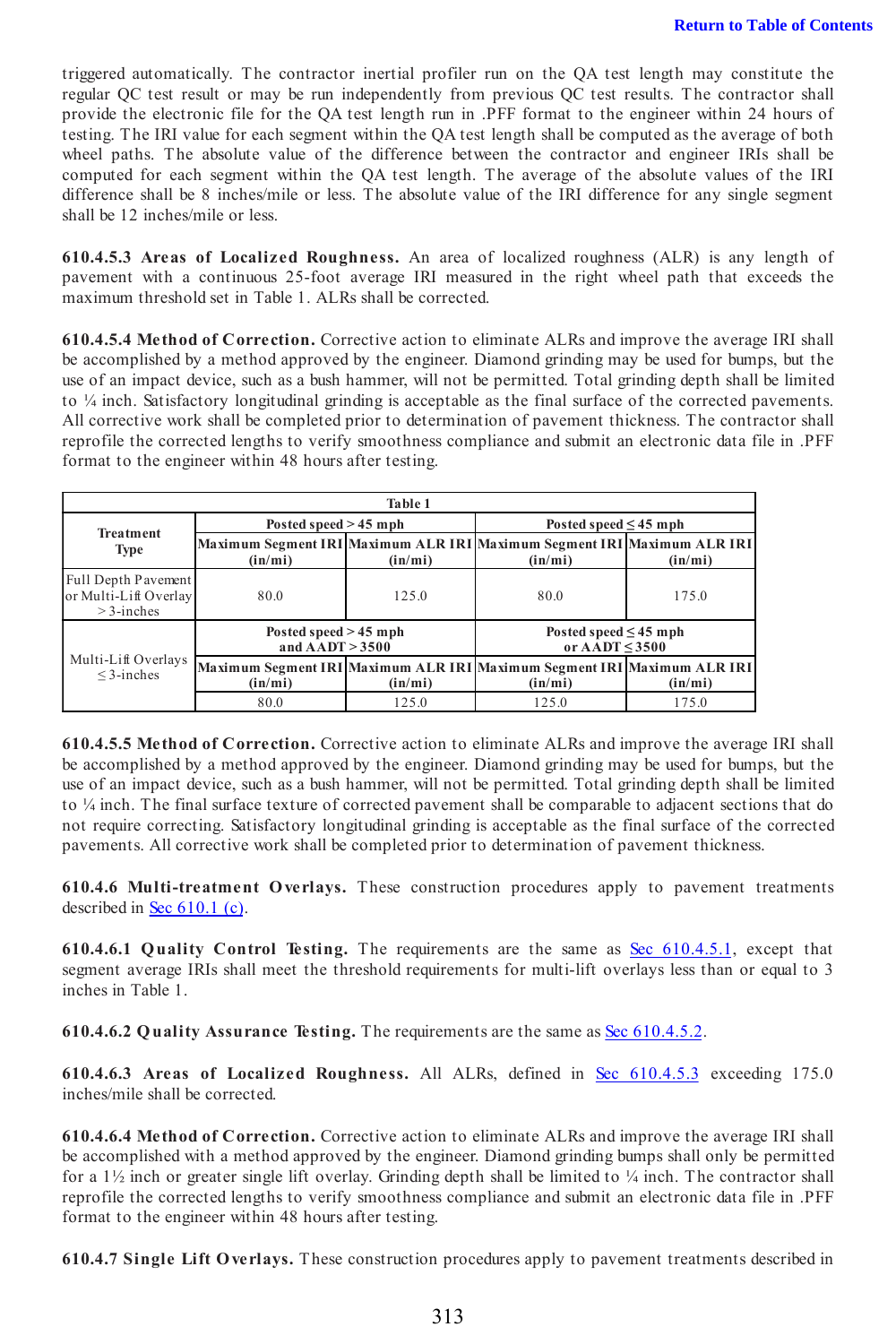# Sec 610.1 (d).

610.4.7.1 Pre-Construction Q uality Control Testing. Prior to performing any surface work or pavement repairs, the contractor shall profile the right wheel path in accordance with TM-59. This control profile will serve as the baseline for calculating percent improvement for the project.

610.4.7.2 Post-Construction Q uality Control Testing. As soon as practical after resurfacing, the contractor shall profile the right wheel path again. The same stationing shall be used to ensure a direct comparison with the pre-construction profile.

610.4.7.3 Post-Construction Q uality Assurance Testing. The requirements are the same as Sec 610.4.5.2, except that the testing shall only be performed in the right wheel path.

610.4.7.4 Method of Correction. Corrective action to improve the average IRI shall be accomplished with a method approved by the engineer. Diamond grinding bumps shall only be permitted for a 1½ inch or greater single lift overlay. Grinding depth shall be limited to ¼ inch. The final surface texture of corrected pavement shall be comparable to adjacent sections that do not require correcting.

610.4.8 Marred Surface Area. Any area of a segment that has corrective diamond grinding performed without grinding the entire segment shall be defined as a marred surface area.

# 610.5 Basis of Payment.

610.5.1 Fixed Value Improvement. The following basis of payment procedures shall apply to all pavement treatments described in Sec 610.1 (a), (b) and (c).

610.5.1.1 Smoothness Adjustment. Smoothness adjustments will be paid per segment based on the IRI before any corrections, except for the allowances in Sec 610.5.1.4. Any segment with an IRI above the maximum limit in Tables 2 and 3 must be corrected through a method approved by the engineer to achieve the desired smoothness. When paving widths are greater than the travel lane widths, incentive payment will apply to the driving lane design width only.

610.5.1.2 Incentives.Incentive payment for smoothness shall be based on either Table 2 or Table 3. Table 2 shall be used for all pavements, having a final posted speed greater than 45 mph, except multi-lift overlays less than or equal to 3 inches on routes with AADT less than or equal to 3500 and multitreatment overlays on routes with AADT less than or equal to 3500. Table 3 shall be used for pavements having a final posted speed of 45 mph or less and multi-lift overlays less than or equal to 3 inches on routes with AADT less than or equal to 3500 and multi-treatment overlays on routes with AADT less than or equal to 3500 at any posted speed. Constant-width acceleration and deceleration lanes shall be considered as mainline pavements.

| Table 2                                                  |                                     |  |  |  |
|----------------------------------------------------------|-------------------------------------|--|--|--|
| International Roughness Index,<br><b>Inches Per Mile</b> | Percent of<br><b>Contract Price</b> |  |  |  |
| 40.0 or less                                             | 105                                 |  |  |  |
| $40.1 - 54.0$                                            | 103                                 |  |  |  |
| $54.1 - 80.0$                                            | 100                                 |  |  |  |
| 80.1 or greater                                          | 100 <sup>a</sup>                    |  |  |  |

| Table 3                                                         |                                     |  |  |
|-----------------------------------------------------------------|-------------------------------------|--|--|
| <b>International Roughness Index,</b><br><b>Inches Per Mile</b> | Percent of<br><b>Contract Price</b> |  |  |
| 70.0 or less                                                    | 103                                 |  |  |
| $70.1 - 125.0$                                                  | 100                                 |  |  |
| 125.1 or greater                                                | 100 <sup>b</sup>                    |  |  |

<sup>a</sup>After correction to 80.0 inches per mile or less.

<sup>b</sup>After correction to 125.0 inches per mile or less.

610.5.1.3 Segment Correction. If the contractor elects to diamond grind an entire segment and the